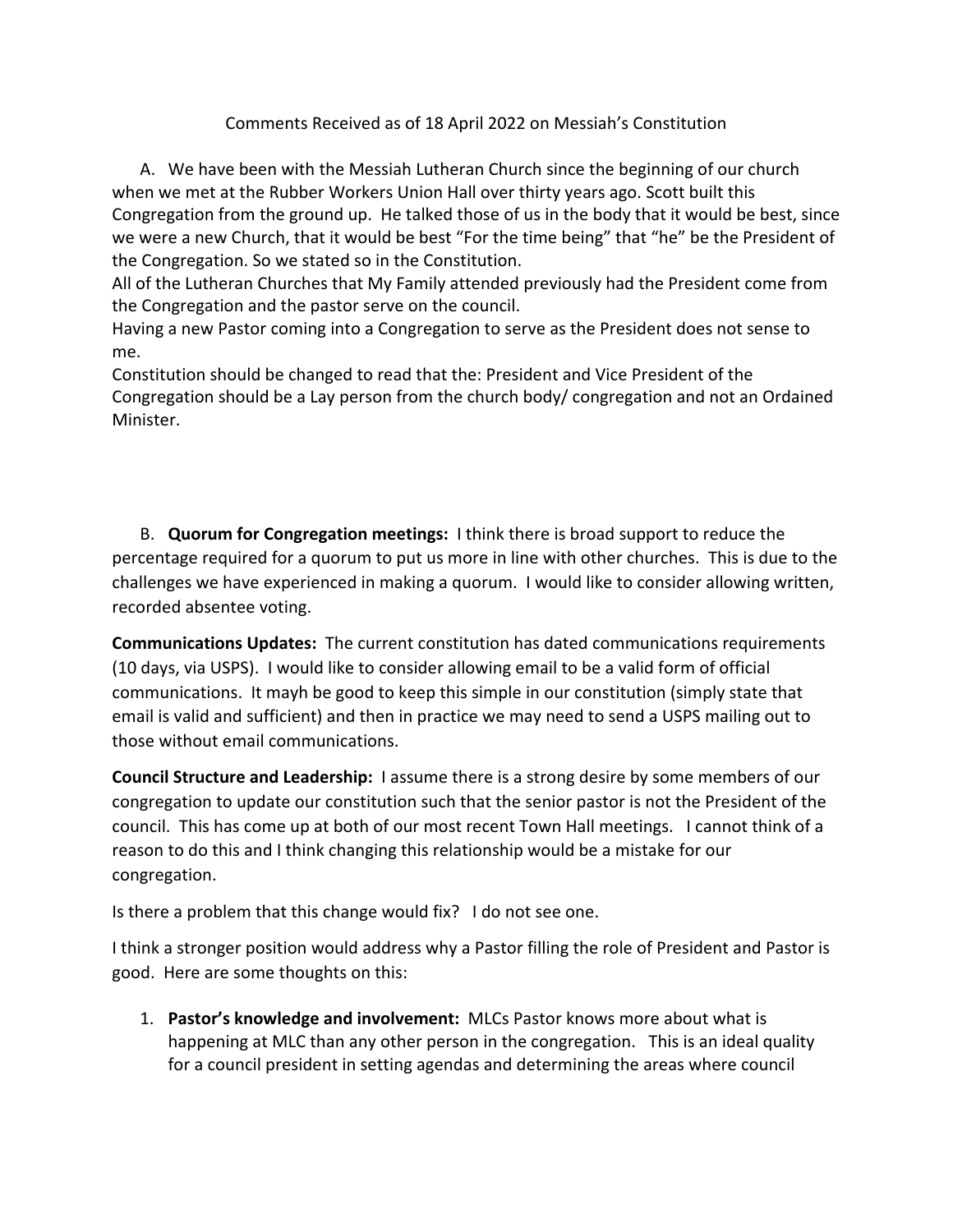should dwell. The Pastor may be the only person with some information in the congregation.

- 2. **Pastoral Leadership:** A pastor has education, training and experience to be both a spiritual leader and an organizational leader for a church. The Pastor will be the most qualified to keep the council and church within the bounds of our charters, denomination beliefs and practices, theology, etc. There may be lay candidates that possess some of these qualities but our called Pastor should be the most qualified person to lead the Church.
- 3. **Pastoral responsibility:** The pastor has the responsibility to lead and guide the congregation on all matters. If the Pastor is not part of the council and church leadership, a pastor could elect to simply follow council instruction and refuse to lead or guide the council through an issue (or take a position). I think a Pastor should have a share of the vote, the responsibility and requirement to lead, and have a share of the responsibility for council decisions. If a pastor is unwilling to do this, I do not think that Pastor may be the best candidate for MLC.
- 4. **Unity of leadership**: In my experience, an organization works best if there is a single authority working with others (vs. a split authority structure). Having a Pastor as an advisor and a lay leader as council president has potential to split authority and introduce division. This is all dependent on personalities. I think there should be one single person charged with the responsibility to lead the church. The compensated, responsible, educated, trained, and experienced Pastor that we call would do this well.
- 5. **Staff Supervision**: By our constitution, the MLC staff works for the Church council. This has worked partly because our Pastor is the Council President. When actions need to be taken, our Pastor who provides direction, monitors, supervises, and works with staff on a daily basis, as the president, is part of the process.

My last thought on this is that I think that this change would increase scope and responsibility of the congregation lay leader role to such an extent that we would have an almost impossible role to fill in the role of President of the congregation council. It would also make the VP role more difficult to fill as a VP now has to support and work with another unknown lay leader (as opposed to the known pastor).

Our church council structure should not be an issue that divides us. It is clear that it works if the Pastor is the President of the council as evidenced by our last 33 years. It also works to have a lay leader as the president as evidenced by other churches who have apparently made this work. I hope we have healthy discourse on this topic. At this point, I do not see reason for a change and think we would be creating a significant problem for MLC.